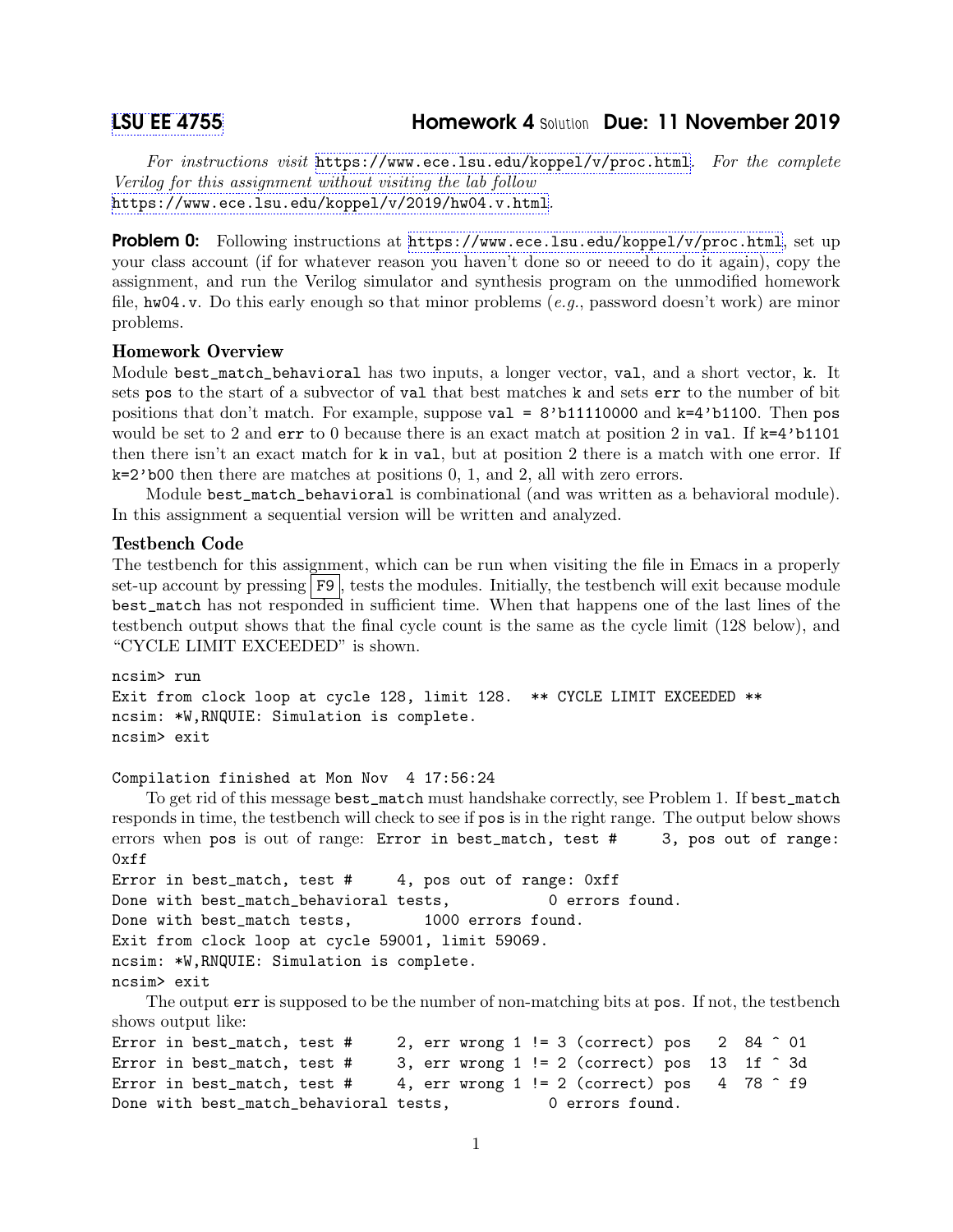Done with best\_match tests, 972 errors found. Exit from clock loop at cycle 59001, limit 59069. ncsim: \*W,RNQUIE: Simulation is complete. ncsim> exit

For test  $# 4$ , the testbench reports that  $err$  was 1 but should have been 2. The line also shows that pos was set to 4, and that val at that position was 78 (in hexadecimal) and that k=f9.

The testbench also checks whether the err returned is the minimum error for that value of val and k.

The testbench prints the details of the first few errors it finds. A grand total is printed at the end, see the transcript above.

Use Simvision to debug your modules. Feel free to modify the testbench so that it presents inputs that facilitate debugging.

## Synthesis

The synthesis script, syn.tcl, will synthesize best\_match\_behavioral (for reference) and best\_match (your solution). Each module will be synthesized at three widths, and with two delay targets, an easy 90 ns and a un-achievable 0.1 ns. If a module doesn't synthesize −.001 s is shown for its delay. The script is run using the shell command genus -files syn.tcl, which invokes Cadence Genus. If you would like to synthesize additional modules or sizes edit syn.tcl near the bottom.

The synthesis script shows area (cost), delay, and the delay target in a neat table. Additional output of the synthesis program is written to file spew-file.log.

Problem 1 on next page.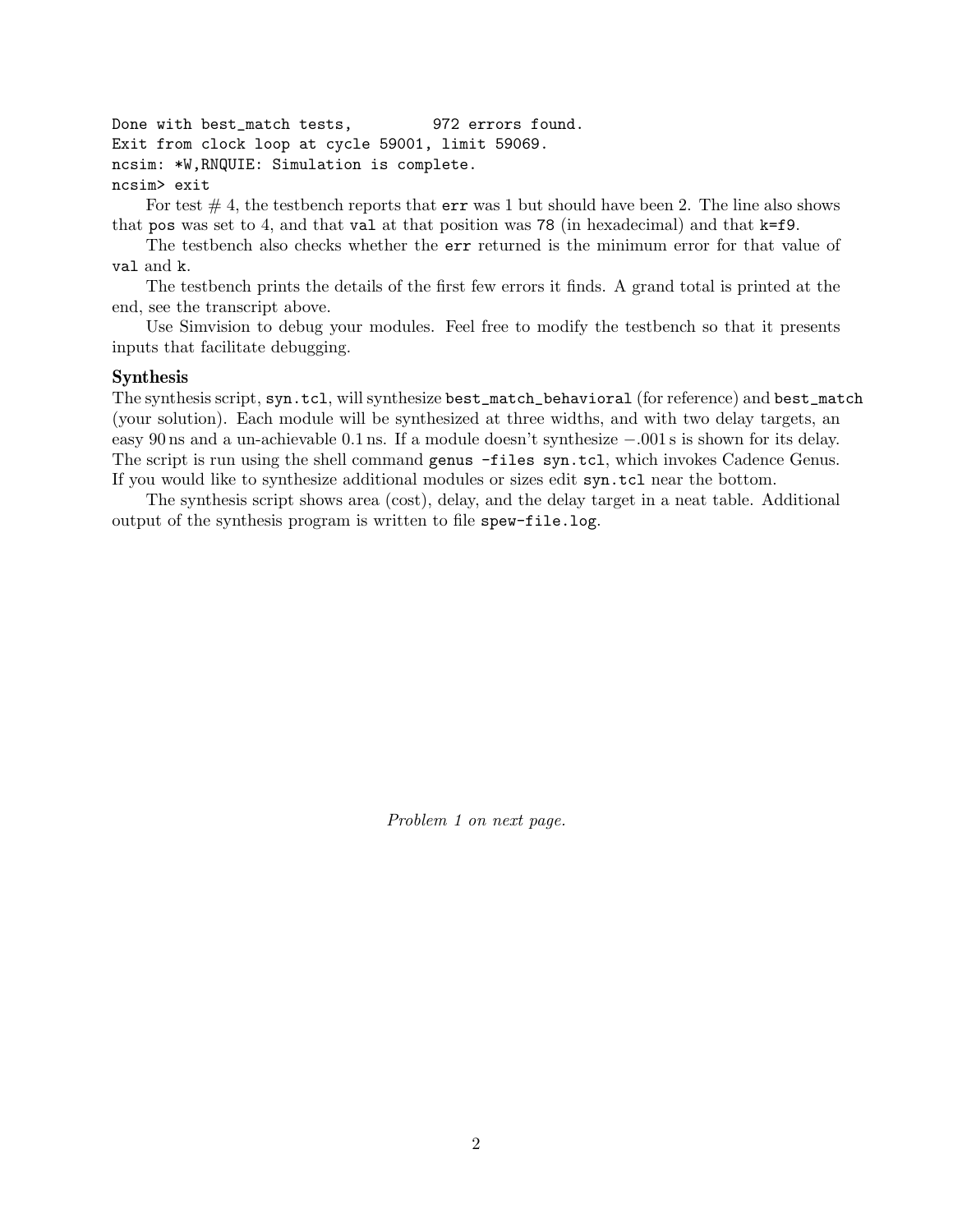**Problem 1:** Complete module best\_match so that it computes the best match sequentially as described below. In addition to val and k, the module has 1-bit inputs start and clk and 1-bit output ready.

Handshaking works as follows: When start=1 at a positive edge the module should set ready to zero. It should then start scanning for the best match, checking one shifted position per cycle. The maximum number of cycles needed should be wv-wk plus one or two more needed for handshaking. (The testbench will wait  $2*wy$  cycles before giving up.) The module should set err and pos to their correct values and ready to 1.

The inputs, val and k will be held steady at least until ready is set to 1.

The module must use the pop (population) module (in  $h\text{w04.}v$ ) to compute possible values for err. That is, don't use something like the b loop in best\_match\_behavioral to accumulate the sum e. Instead compute the XOR of the appropriate bit range and provide that to the pop module as an input.

For maximum credit avoid the use of large (such as wv-input) multiplexors in your design, or the use of a non-constant shifter.

The module must be synthesizable and correct.

The behavioral best match module is shown below for reference.

```
module best_match_behavioral
```

```
#( int wv = 32, int wk = 10, int wvb = \csc^2(wv), int wkb = \csc^2(wk+1))
 ( output logic [wvb:1] pos, // Position of best match.
   output logic [wkb:1] err, // Number of non-matching bits.
   input uwire [{\text{w-1:0}}] val, input uwire [{\text{wk-1:0}}] k);
```
always\_comb begin

```
automatic int best_err = wk + 1;
automatic int best_pos = -1;
for ( int p=0; p<=wv-wk; p++ ) begin
   automatic int e = 0;
  for ( int b=0; b<wk; b++ ) e += k[b] !== val[p+b];
   if ( e < best_err ) begin
     best_err = e;
      best_pos = p;end
end
err = best_err;
pos = best_pos;
```

```
end
```
endmodule

Solution on next page.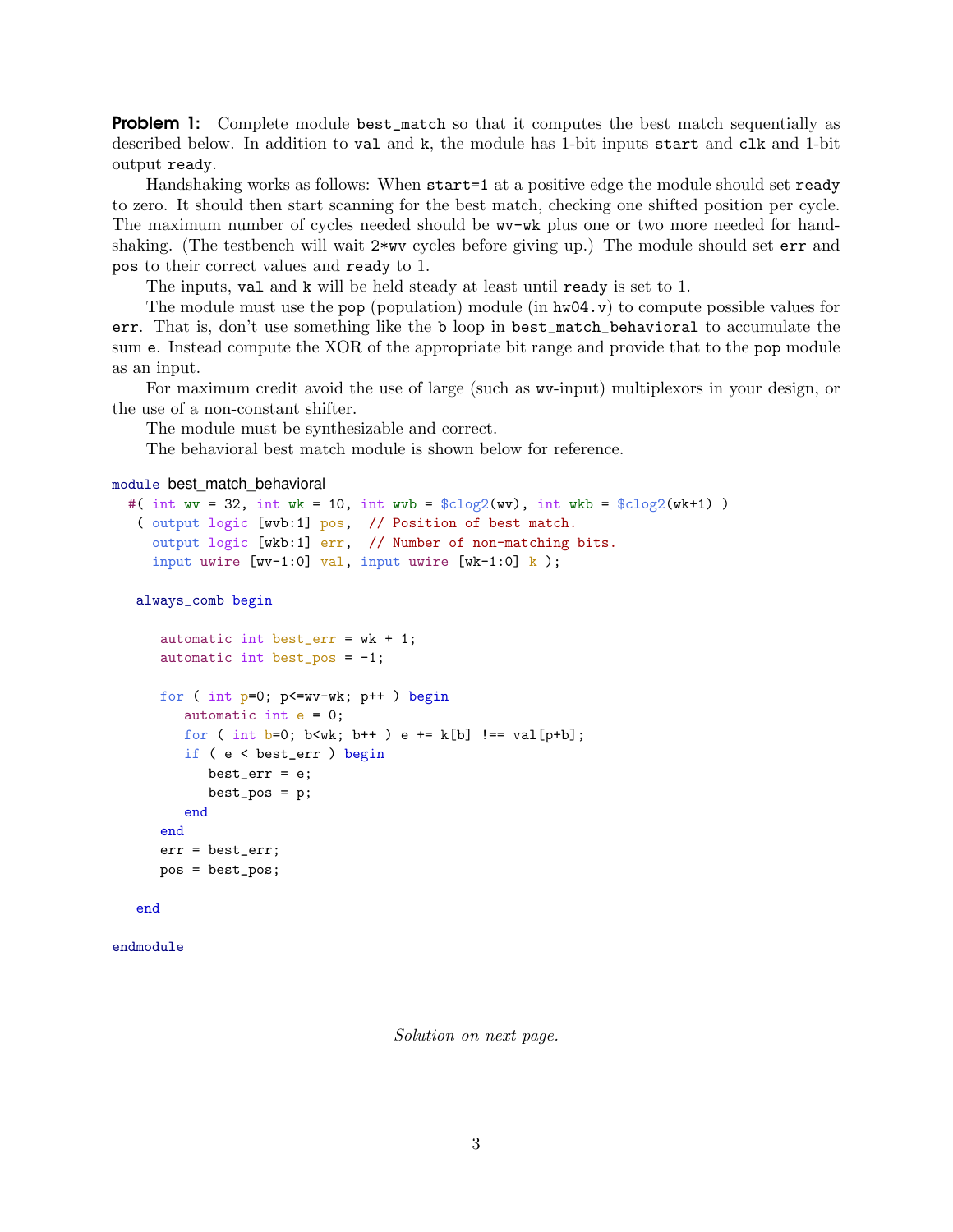The solution appears below. The biggest difference between best match behavioral and best match is that the p-loop has been eliminated, and the iteration variable, p, has been declared as a variable. The variable p is initialized to zero when start is asserted and then incremented each cycle until it points to the last position of a possible match, wv-wp.

Another difference is that the b loop, used to total the number of incorrect bit positions, has been replaced by the pop module. The input to the pop module is a bit vector, e\_vec, which is constructed by exclusive-or'ing k with the low bits of sh\_val. Bit i of e\_vec is 1 if the bit i of k is different than bit i of sh\_val, bit i is 0 if the bits are the same. Equivalently,  $e$ -vec[i] = k[i]  $!=$  sh-val[i], or e-vec[i] = k[i] ^ sh-val[i]. Rather than iterating over i the entire value is computed using the bitwise exclusive OR operator:  $e$ -vec =  $k \hat{ }$  sh-val.

The register sh\_val is initialized to val and then shifted right by one bit each iteration. This avoids the need for a shifter. For example, if the error vector were computed using  $e$ -vec =  $k$   $\hat{ }$  val[  $p +$ : wk ]; a shifter would be needed for  $val[p +: wk]$ , to extract wk bits starting at position p.

```
module best_match
```

```
#( int wv = 32, int wk = 10, int wvb = \csc(vv), int wkb = \csc(vv) )
( output logic [wvb:1] pos, output logic [wkb:1] err, output logic ready,
  input uwire [ww-1:0] val, input uwire [wk-1:0] k, input uwire start, clk);
logic [wv-1:0] sh_val;
logic [wb-1:0] p;
uwire [wk-1:0] e_{vec} = k \hat{ } sh_val[wk-1:0];
uwire [wkb-1:0] e;
pop #(wk,wkb) p1( e, e_vec );
always_ff @( posedge clk )
  if (start == 1) begin
     ready = 0;
     sh\_val = val;p = 0;err = wk; // wk+1 might overflow err.
   end else if ( !ready ) begin
     if ( e < err ) begin err = e; pos = p; end
     ready = p == wv - wk;p++;
     sh_val >>= 1;
   end
```

```
endmodule
```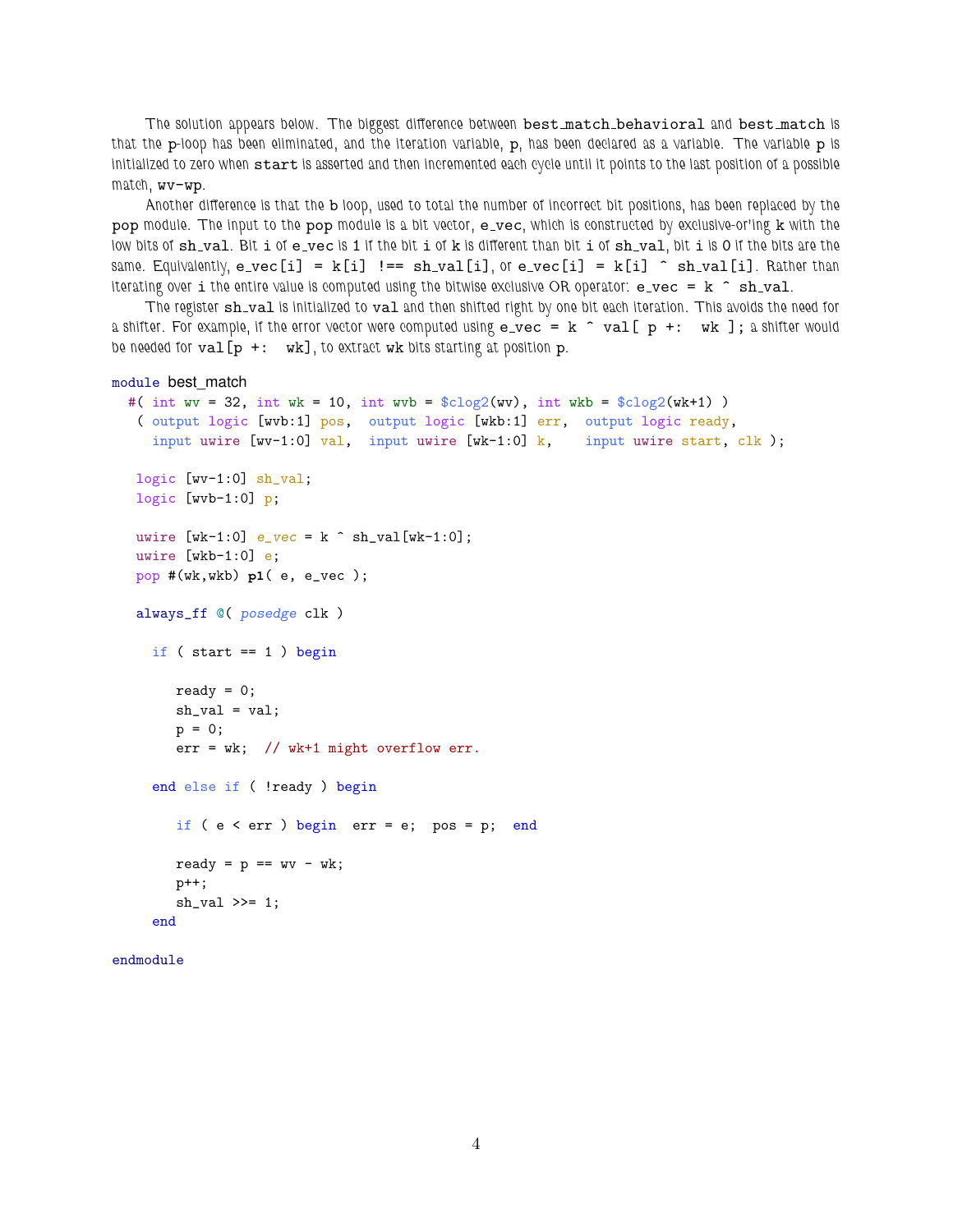**Problem 2:** Run the synthesis program and indicate how your module compares to the behavioral module.

Synthesis results appear below.

| Module Name                    | Area   | Delay<br>Actual | Delay<br>Target |
|--------------------------------|--------|-----------------|-----------------|
|                                |        |                 |                 |
| best_match_wv16                | 47923  | 3.786           | 90.000 ns       |
| best_match_mux_wv16            |        | 46566 5.181     | 90.000 ns       |
| best_match_behavioral_wv16     | 87155  | 10.862          | 90.000 ns       |
| best_match_wv24                | 60757  | 3.675           | 90.000 ns       |
| best_match_mux_wv24            | 60566  | 5.503           | 90.000 ns       |
| best_match_behavioral_wv24     | 192546 | 21.535          | 90.000 ns       |
| best_match_wv16_2              | 63287  | 2.413           | $0.100$ ns      |
| best_match_mux_wv16_3          | 77134  | 3.398           | $0.100$ ns      |
| best_match_behavioral_wv16_137 | 231102 | 3.504           | $0.100$ ns      |
| best_match_wv24_1              | 79273  | 2.652           | $0.100$ ns      |
| best_match_mux_wv24_2          | 89081  | 3.590           | $0.100$ ns      |
| best_match_behavioral_wv24_297 | 563769 | 6.667           | $0.100$ ns      |

(a) Compare the amount of time needed for your module compared to the behavioral one. The answer to this question requires some manipulation of the values in the Delay Actual column. Indicate which results are expected, and which are not expected, and explain why.

The manipulation alluded to in the question is the multiplying of the delay by the number of cycles needed to compute the result (the position and error of the best match). The behavioral module is combinational, and so only one "cycle" is needed. (It's not really a cycle because the module isn't clocked.) The best match module, in contrast, requires wv-wk cycles and so the delay must be multiplied by that number of cycles,  $24-10 = 14$  for the 24-bit module and  $16-10=6$  for the 16-bit module, in order to compute the time needed to find the best match.

Since we are comparing time we should look at the results for a delay target of 0.1 ns because it is in those runs that the synthesis program is optimizing delay. For the 24-bit module the behavioral module requires 6.667 ns to compute the best match. For  $wv=24$  and  $wk=10$  the best match module in this solution requires at least  $24-10=14$  cycles, for a total time of  $14 \times 2.652 \text{ ns} = 37.128 \text{ ns}$ . So the behavioral module will compute the error and position in much less time.

Some students submitted solutions that used fewer than wv-wk cycles when a perfect match (err==0) was found before bit wv-wk was reached. A student eager to showcase this clever shortcut could answer this question by describing a favorable situation: "For situations in which a perfect match occurs half the time and is uniformly distributed, . . ..

The question also asks for a discussion of whether the synthesis delay results were expected. That means we need to make some kind of a delay estimate for each module and compare it to the delays provided by the synthesis program. A starting point for the delay comparison is to recognize a key difference between the two modules: the behavioral module computes the error for each of  $24 - 10 = 14$  positions (for the 24-bit module) in one cycle while the best match module computes just one position per cycle. This factor of 14 (or  $v - k$ ) difference would seem to put the behavioral module at a disadvantage. An important question to answer is whether the behavioral module's delay should be 14 times larger,  $\lceil \lg 14 \rceil$  times larger, or something else. In the module generated by the synthesis program the behavioral delay is  $6.667/2.652 \approx 2.5$  times larger.

The question did not explicitly ask us to compute the delay (say using the simple model), so that gives us some latitude for approximation. Full credit would have been given for all of the key points made so far in this solution. But having gotten this far, how can we not proceed further into the delay analysis? (Warning: EE 4755 Fall 2019 students are